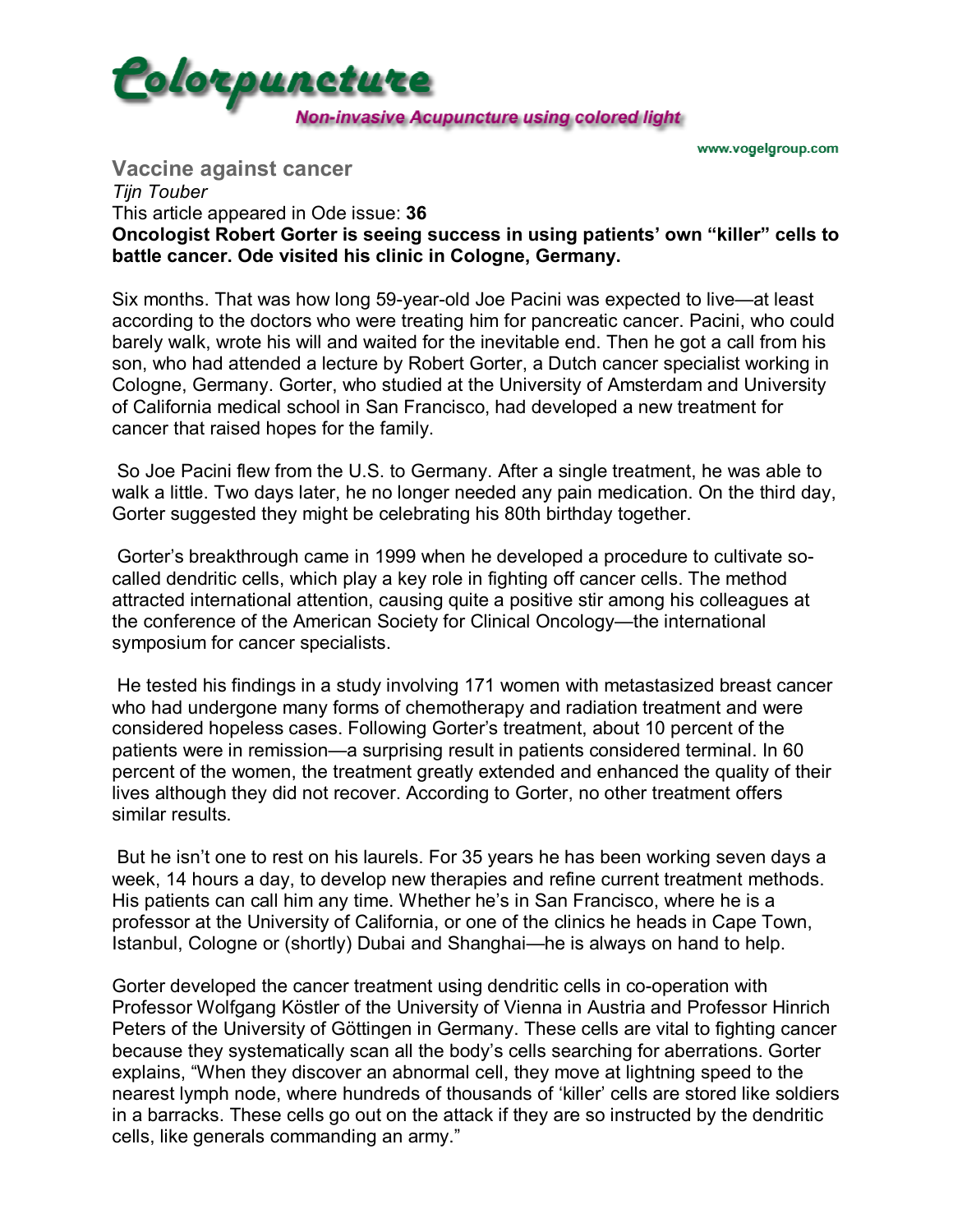One dendritic cell can simultaneously inform 5,000 "killer" cells of the characteristics of a cancer cell that must be destroyed. The dendritic cells, which look like little octopi, do this by spreading their tentacles. Gorter adds, "The 'killer' cells then swarm out and kill every cell with cancerous characteristics. As a result of this process, all the cancer cells that patients produce every day are dead within 24 to 36 hours."

 According to Gorter, cancer often takes root when dendritic cells are malfunctioning. "We're all a bit cancerous" is his way of explaining that everyone has cancer cells in his or her body. "But things really start to go wrong when the body no longer recognizes or can kill these cells."

That insight inspired Gorter and his colleagues to develop a method of producing large numbers of healthy, dendritic cells, which are reintroduced into the patient's system. It works like this: "We take five tablespoons of blood and isolate the monocytes [undifferentiated or immature white blood cells produced in the bone marrow] that can be developed into dendritic cells. One week later we have 15 to 20 million extremely vital cells that are given back to the patient. These are well tolerated. Many people even when their cancer has metastasized—do much better or recover completely. The therapy works on all types of tumours: both solid tumours—as is the case with colon, breast and lung cancer—as well as non-solid tumours such as lymphomas and leukemia."

 The treatment (which costs 2,600 euros or \$3,300 U.S.) is repeated six times with onemonth breaks in between. This is why Gorter refers to it as a vaccine: "When the immune system has to learn something new, or change a particular function, the lesson must be repeated a number of times. The same thing is true with childhood illnesses. You have to repeat the vaccine several times. The patient often shows real signs of recovery after the third or fourth vaccination."

And indeed, sometimes even after the first treatment, as was the case with Joe Pacini.

When Pacini arrived in Cologne via special transport, he was on his deathbed. Pancreatic cancer is one of the most aggressive and difficult types to treat. His Californian doctors had given up hope because 80 percent of his liver had been destroyed. Pacini underwent three days of getting vaccinations containing dendritic cells along with hyperthermia treatments (a method which artificially raises the patient's body temperature). After that, he says, "I was even able to walk up to the third floor of my hotel without help. After the second day here I didn't take any more pain medication because I was feeling so good." Now, three months later, as Pacini returns to Cologne for his second treatment, he feels wonderful: "I feel so fit I'm walking three to four hours a day." A smile lights up his face. "Yesterday I walked back and forth to Cologne's cathedral."

 After the first series of treatments, Paciniís oncologist in the United States measured his tumour markers—abnormal proteins made only by cancer cells that demonstrate the presence of cancer and its degree of aggressiveness. The doctor was surprised to see a sharp drop in the markers when he had expected a rise. Pacini notes, "My oncologist said: 'I don't know what they're doing, but it's working."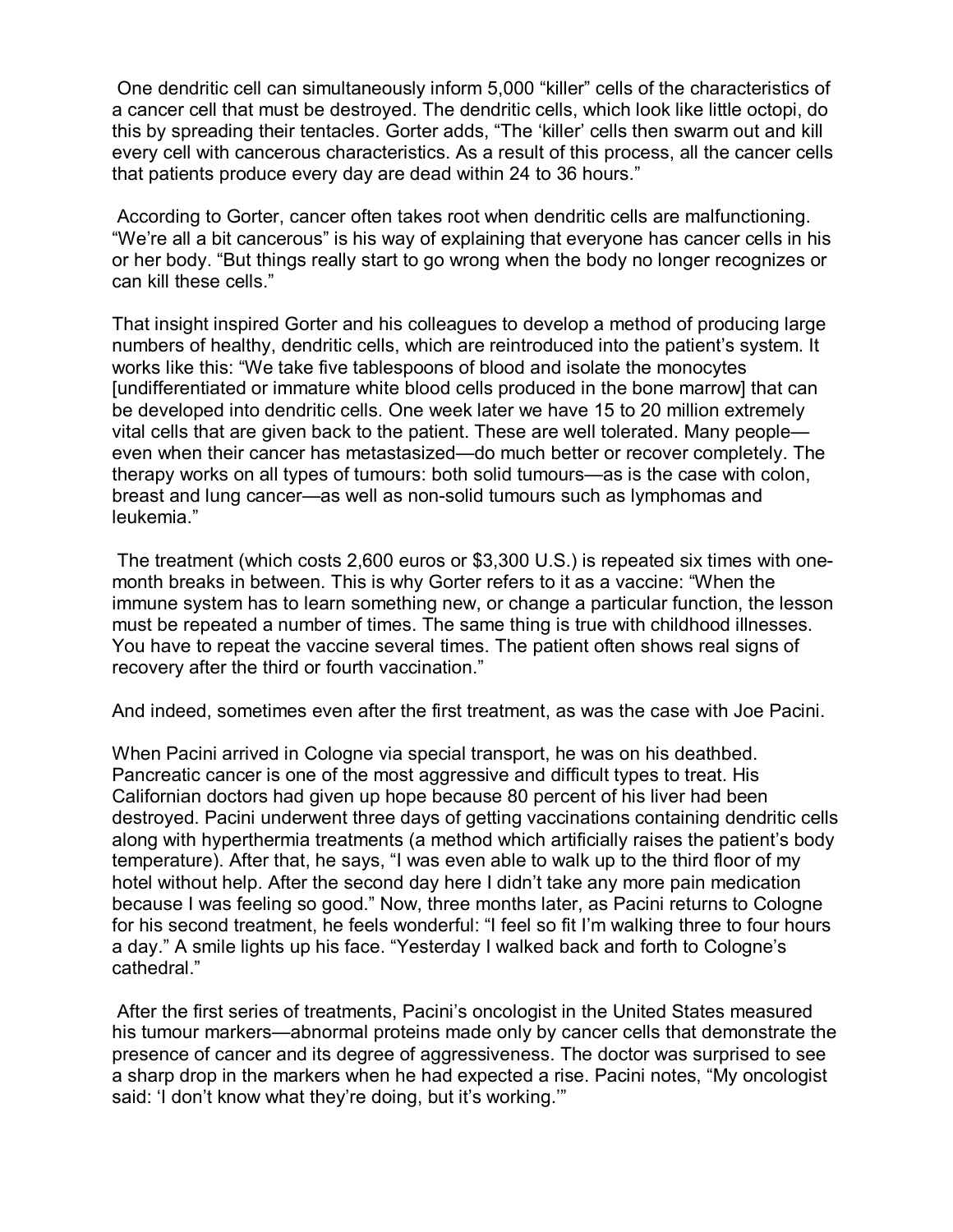Despite promising results like this, research into treatments with dendritic cells is barely getting off the ground. "There's not a lot of money to be earned from the research," Gorter states. "You can't get a patent on it because dendritic cells are autologous [drawn from and reintroduced to a patient's own body]. Which is why pharmaceutical companies arenít interested. Classic, random studies have never been done because this type of research is very expensive." Gorter worries that his treatment, like other alternative methods, will not be approved by influential authorities like the U.S. Food and Drug Administration because these treatments run counter to the pharmaceuticalbased philosophy of the medical establishment. He worries that legal charges may even be brought against doctors applying the therapy.

That's the reason Gorter ended up working in Germany. The flamboyant professor feels more at home in a climate of professional freedom. All of his life he has lived by his own rules: "I used to wear jeans and shirts with flower prints. But when everyone started wearing them, it was time for a change." In Germany he can wear his dicky bow ties and experiment with new therapies without any problem. Gorter: "In Germany, doctors enjoy a unique, constitutionally protected freedom to practise." Recently, in fact, Germanyís High Court in Karlsruhe ruled unanimously that qualified physicians have complete freedom to treat seriously ill patients as they see fit and that insurers must pay for the prescribed treatments.

 This therapeutic freedom means that German doctors are not limited to the standard cancer protocols imposed in other Western countries: operations, radiation or chemotherapy. New treatments can be used alongside conventional ones, and even some traditional healing methods are employed. Gorter, for instance, makes frequent use of hyperthermia or fever therapy, which has been used since ancient times. Hippocrates said: "Give me a fever and I'll heal every illness."

 This therapy was rediscovered around 1880 by the American doctor William Coley. While researching the relationship between fever and tumour growth, Coley chanced to find a man whoíd had several unsuccessful operations to remove tumours on his face and neck. His condition become further complicated by a serious skin infection that went hand in hand with a high fever. Yet the patient survived the high fever and, even more amazingly, discovered his tumours had disappeared.

 Coley looked at the medical literature and discovered this was not an isolated case: As soon as patients developed a high fever, their tumours sometimes vanished. Coley started successfully experimenting with artificial fevers among cancer patients. He did this by giving them bacilli. Sometimes these bacilli even erupted into the worst inoperable tumours, only to disappear within hours.

"Fever therapy works amazingly well—alone and in combination with other therapies," Gorter states. "When you combine chemotherapy with fever therapy you'll have fewer side effects from the chemo.

 ìCancer is a so-called ëcold illnessí and often disappears when the bodyís temperature rises," he continues, "The immune system also works optimally when a fever strikes. The only down side of Coley's therapy was that he couldn't precisely determine the level of the fever. We can now, thanks to special beds in which patients are wrapped to their necks and the temperature is controlled using infrared lamps, rising to around 40 degrees Celsius [104 degrees Fahrenheit]."